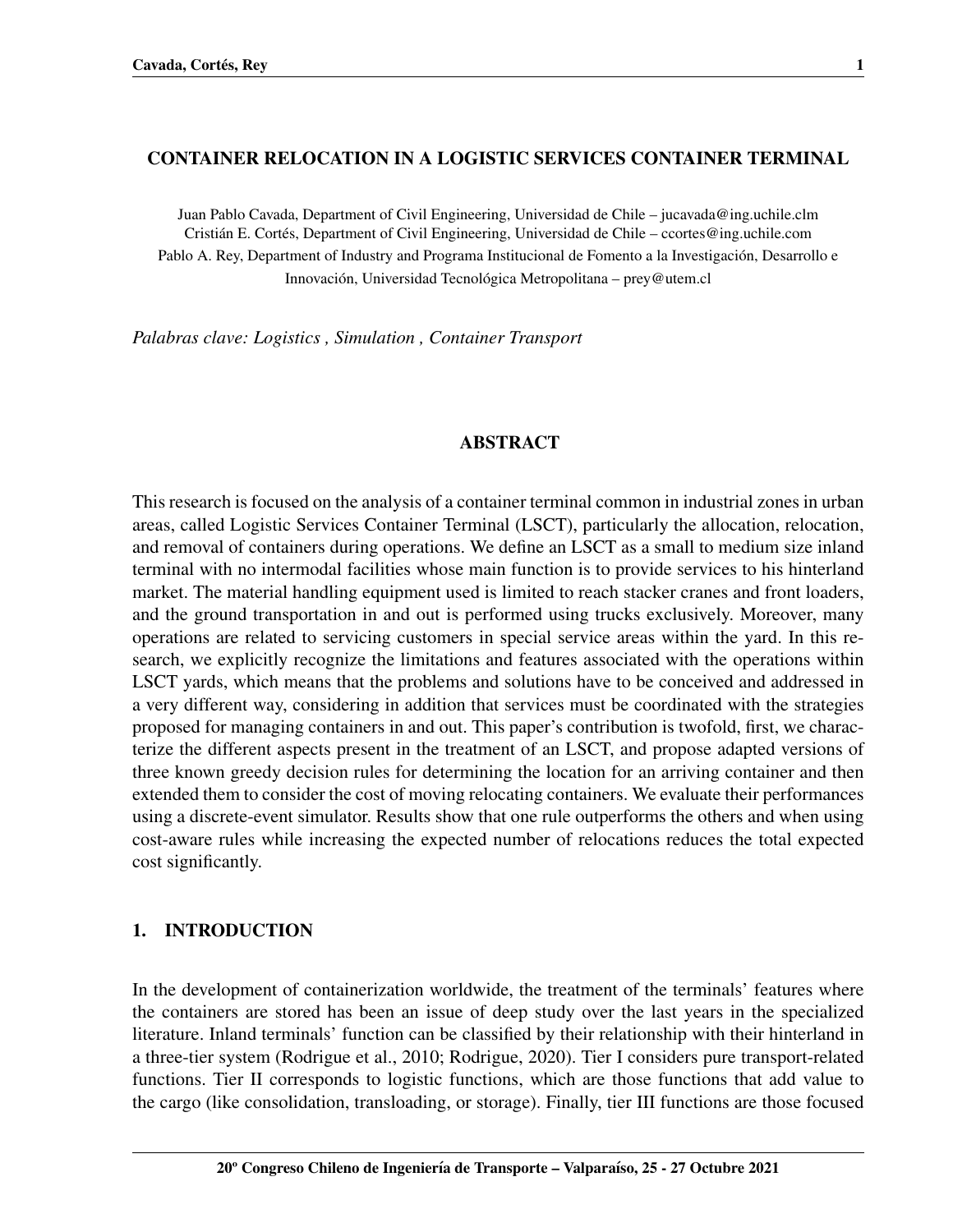on balancing the inbound and outbound flows, namely market and empty container management. Therefore, according to their primary function, a container terminal would go from an intermodal terminal in one extreme to pure market services in the other.

With regard to the main operations performed in a container terminal, in the literature we mostly find the description, analysis and study of standard intermodal transportation terminals located in ports. The two basic container yard problems found in the literature are the *Container Stacking Problem* [\(Borgman et al., 2010;](#page-12-0) [Casey y Kozan, 2012;](#page-12-1) [Yu y Qi, 2013;](#page-14-2) [Jang et al., 2013;](#page-13-0) [Lin y](#page-13-1) [Chiang, 2017;](#page-13-1) [Kim y Kim, 1999;](#page-13-2) [Kim y Park, 2003;](#page-13-3) [Kim et al., 2000;](#page-13-4) [Guven y Eliiyi, 2014\)](#page-13-5) and ¨ the *Container Relocation Problem* CRP [\(Caserta et al., 2012;](#page-12-2) [Petering y Hussein, 2013;](#page-14-3) [Exposito-](#page-12-3) ´ [Izquierdo et al., 2015;](#page-12-3) [Zehendner y Feillet, 2014;](#page-14-4) [Ting y Wu, 2017\)](#page-14-5).

In this paper we study these problems in the context of a hinterland terminal of containers, that we have called a Logistic Services Terminal (LSCT), whose functions are focused on accommodating freight in containers, which are received from, serviced within and dispatched to ports, retailers, and in general, they center their operation on customers that require to handle, perform services and store their freight in a strategic location close to urban areas, and therefore close to final customers warehouses. As far as we are aware, LSCT as an integrated concept has not been studied in the specialized literature before. In this research, we focus the efforts in recognizing the limitations associated with the operations within LSCT yards, mainly related to the stacking and retrieval problems that are now subject to accessibility constraints (side blocking and reach), 3-D and interblock movements problems, which in the context of LSCT have to be conceived and addressed in a completely different way from what has been developed in the literature so far. In addition, the services provided for the customers in an LSCT (for example deconsolidation/consolidation, transloading, cross-docking) have to be coordinated with the strategies proposed for managing the containers in and out.

This paper shows a first effort in characterizing the different aspects present in the treatment of an LSCT, proposing, an adapted version of well-known greedy rules to determine a container's new position, in the context of the LSCT Container Operations Problem. Moreover, our approach considers a consistent way to compute the costs associated with the movements and includes all the extra conditions and constraints arising in these particular yards, which make the entire integrated optimization problem very attractive and challenging. The new strategies are tested and compared using a discrete-event simulation platform (validated using real data) built ad-hoc.

This paper's contribution is twofold, first, we characterize the different aspects present in the treatment of an LSCT, and then, propose adapted versions of three known greedy decision rules for determining the location for an arriving container and then extended them to consider the cost of moving relocating containers. A discrete event simulator is used to evaluate the performarce of each studied rule.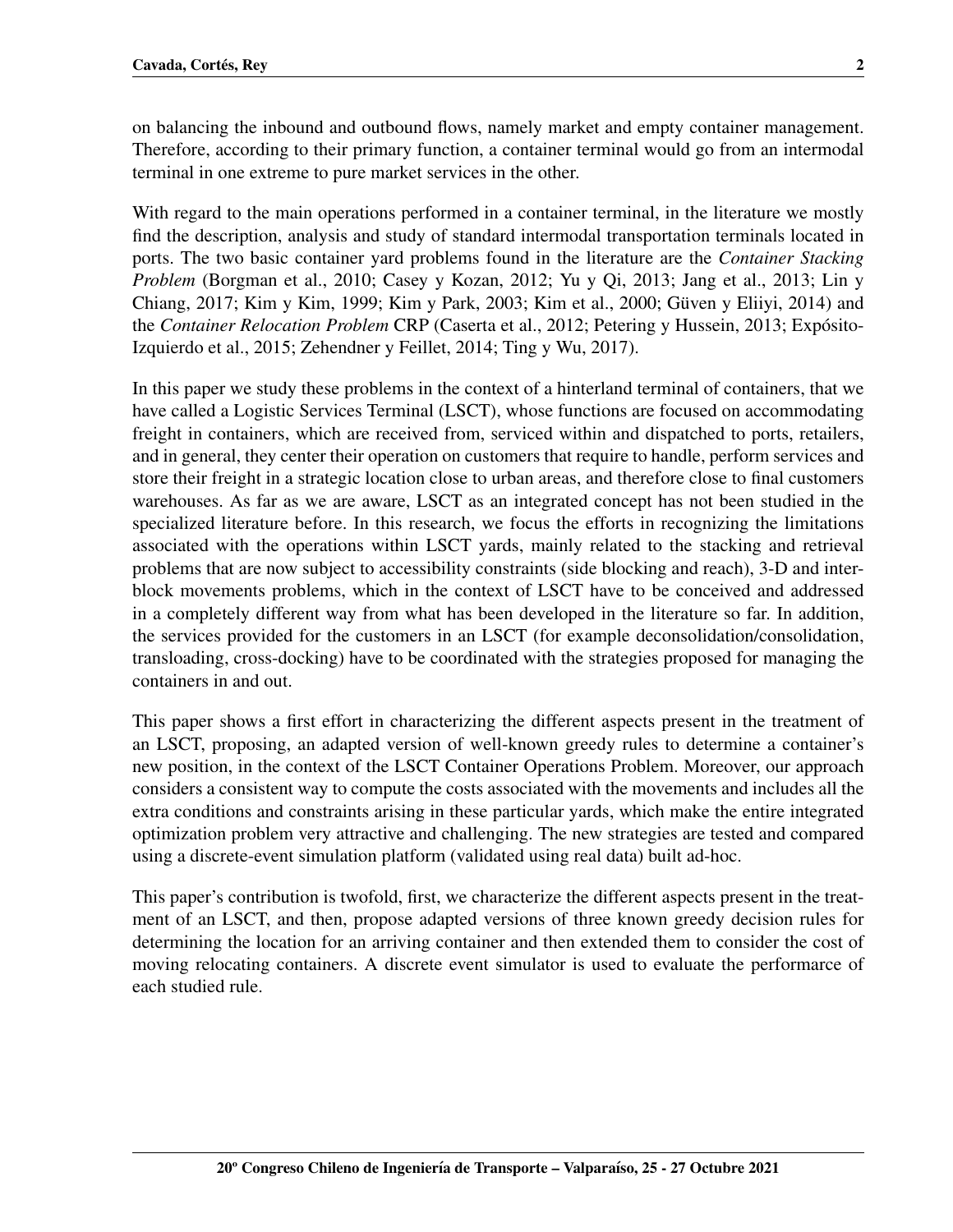## 2. LOGISTIC SERVICES TERMINALS LSCT: DEFINITION AND CHARACTERIZA-TION

A Logistic Services Container Terminal (hereinafter denoted as LSCT) is a type of inland terminal usually located within urban areas. These terminals are defined by three key elements: (1) *Location and accessibility*, (2) *Function and hinterland relationship* and (3) *Size and infrastructure* In what follows, we explain how each one of these features affects the container yard operations in the context and treatment of LSCTs.

### 2.1. Location and accessibility

The first element that differences an LSCT is that is an inland terminal that is located near industrial parks or distributions centers. Unlike inland ports and intermodal terminals, these installations are accessible by truck only. This fact has several consequences for the operation: first, as all containers arrive one at a time. Second, inbound and outbound flows of containers are not clearly defined. This means that the operations of allocating a new container and retrieving containers from the yard cannot be decoupled; this is known as the Dynamic Container Relocation Problem (Akyüz y Lee, [2014\)](#page-12-4). A third consequence is that expedite gate operations become much more important, as all the movement in the terminal must pass through it.

### 2.2. Function and hinterland relationship

Using some definitions from [Rodrigue et al.](#page-14-0) [\(2010\)](#page-14-0), an inland terminal has transport and supply chain functions. An LSCT is a terminal where these last functions, which we denote as logistic services, are the main focus of the terminal operations. The most common services provided are *Temporal storage* of containers whose cargo is not yet needed by the owner becoming a buffer into the client's supply chain. *(De)consolidation* of cargo that occurs as part of a freight forwarding service. *Transloading* the cargo between containers into smaller load units to fit transport needs and vice versa or between a container owned by the shipping company to one owned by the customer and *Maintenance* services to the containers in order to have them ready for being utilized again. The focus on providing these services means that LSCTs are located very close to their customers in the supply chain, forcing the LSCT facilities to have the ability to quickly respond to their customers' requirements. An effect of this is that these terminals face a great degree of uncertainty in containers' arrivals and on what services will be required for them, unlike the operations of a regular port where the arrival time of the next ship along with the information of what to do with the containers assigned to it are both in advance.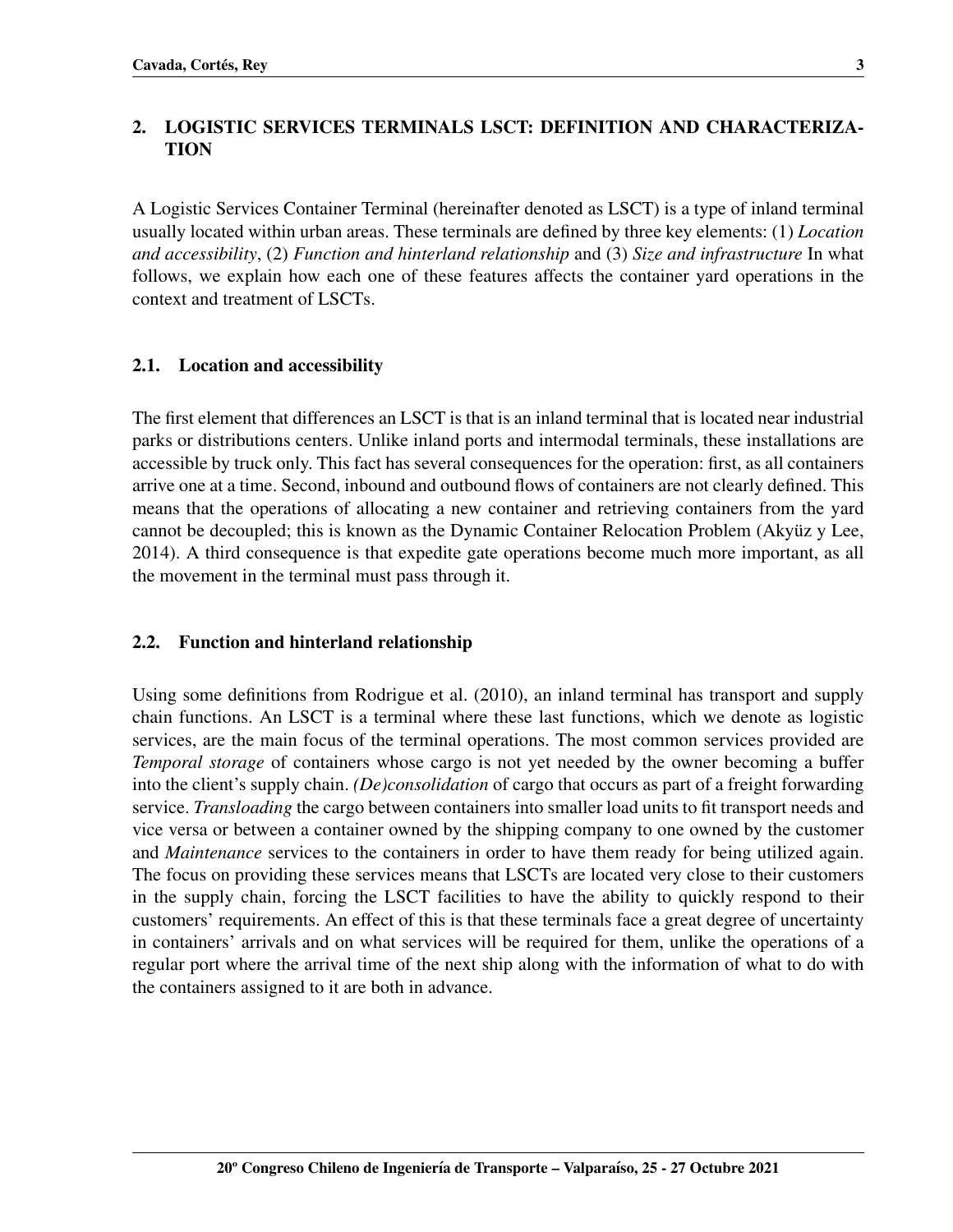### 2.3. Size and Infrastructure

The last key aspect that defines an LSCT is the size and the available equipment associated. An LSCT is smaller than a container yard associated with a port because it is generally located inside industrial parks close to the customers where the cost of the land is normally expensive, normally with a total capacity between 3,000 and 10,000 TEU. Therefore, an LSCT will favor the use of smaller and flexible material handling equipment (MHE) like reach stacker cranes (RSC), which are preferred over the more efficient but also more expensive gantry cranes (GC) and straddle carriers (SC) commonly observed in larger terminals.

## 3. CONTAINERS OPERATIONS IN A LSCT

On any container yard there are two main container operations: Stacking or allocation and retrieval a detailed description of these operations and relevant literature associated can be found in [\(Caserta](#page-12-5) [et al., 2011;](#page-12-5) [Carlo et al., 2014;](#page-12-6) [Lehnfeld y Knust, 2014\)](#page-13-6).

In most terminals, containers are usually stacked in rectangular blocks, built by adjacent rows of containers stacks separated in bays, the position in each stack is called a tier (see figure [1\)](#page-3-0). The actual length, width, and height of each container block will be defined by the specific MHE used [\(Lee y Kim, 2010,](#page-13-7) [2013\)](#page-13-8). While efficient in the use of space, stacking containers means that only the topmost one of each stack is accessible at any given time. Therefore, the most important objective in container operations is to minimize the number of re-handlings, that moving a container to a new position in order to access a target container.



<span id="page-3-0"></span>Figura 1: A representation of a container block.

The reachability to containers of RSC is more limited than that of GC, which can access all containers at the top of any stack. Most RSC can only stack up to five containers high and 2 containers deep. This means that the maximum size of a bay would be 5 by 4 containers, with cranes accessing the bay from both sides. Secondly, even when a container is on top of a stack, an RSC may not be able to reach that container if there were a higher stack in front of him, we call this "side blocking'.

When a container arrives at the yard, it should be located in a position such that the number of future rehandlings is minimized. This is generally achieved by choosing a location for the arrived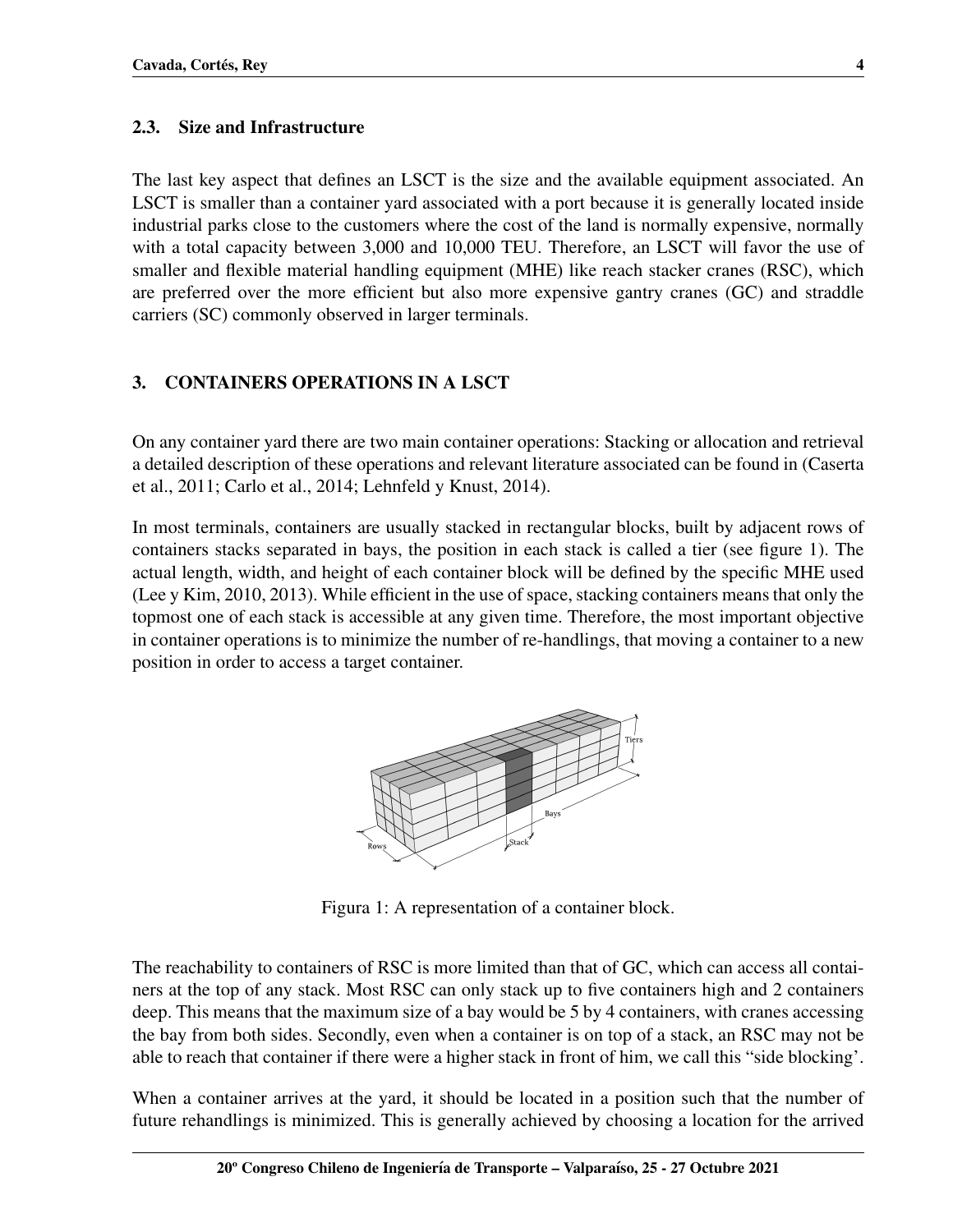container that should not block the access to other containers that have to leave the yard before the arrived one. Over the years, several measures have been proposed for estimating the number of rehandlings [\(Watanabe, 1991;](#page-14-6) [Murty et al., 2005;](#page-14-7) [Kim y Hong, 2006;](#page-13-9) [Caserta y Voß, 2009;](#page-12-7) [Wu y](#page-14-8) [Ting, 2010;](#page-14-8) [Caserta et al., 2011;](#page-12-5) [Forster y Bortfeldt, 2012;](#page-13-10) [Zhu et al., 2012\)](#page-14-9).

The problem of retrieving a given sequence of containers from a bay is known as the Container Relocation Problem (CRP). The CRP was proven to be NP-hard in [\(Caserta y Voß, 2009\)](#page-12-7). A number of methods have been proposed to find solutions: priority-based heuristics [\(Kim, 1997;](#page-13-11) [Murty et](#page-14-7) [al., 2005;](#page-14-7) [Kim y Hong, 2006;](#page-13-9) [Wu y Ting, 2010\)](#page-14-8). Search metaheuristics: tree search [\(Kim y Hong,](#page-13-9) [2006;](#page-13-9) [Forster y Bortfeldt, 2012;](#page-13-10) [Unluyurt y Aydin, 2012\)](#page-14-10), beam search [\(Exposito-Izquierdo et al.,](#page-12-8) ´ [2014;](#page-12-8) [Ting y Wu, 2017\)](#page-14-5), Iterative deepening [\(Zhu et al., 2012\)](#page-14-9) and A∗ search [Exposito-Izquierdo](#page-12-8) ´ [et al.](#page-12-8) [\(2014\)](#page-12-8). Exact methods developed are MIP [\(Caserta et al., 2012;](#page-12-2) [Petering y Hussein, 2013;](#page-14-3) Expósito-Izquierdo et al., 2015), dynamic programming [\(Caserta et al., 2011\)](#page-12-5) and branch-and-price [\(Zehendner y Feillet, 2014\)](#page-14-4).

The limitations introduced by the reachability of an RSC change the feasible movements when stacking or retrieving a container, imposing additional adjacency-constraints to the possible movements: (1) When stacking a container, some stacks may not be accessible even if they are not full. (2) When retrieving a target container, in addition to relocating those containers stacked on top of the target, it may be necessary to relocate some containers in adjacent stacks that may be side blocking the target container. (3) When relocating a container to another position on the same bay to gain access to a target container, choosing some stacks may produce new side blocks to the target container making those relocations unfeasible. Figure [2](#page-4-0) illustrates these three additional constraints.



<span id="page-4-0"></span>Figura 2: Examples of adjacency constraints: (a) The only possible position to put container T is position 1 as position 2 is side blocked by container A. (b) To retrieve container T, containers A, B and C must be relocated. (c) Container A can only be relocated to position 2, if moved to 1 in would side block the target container.

The cost of rehandling a container changes considerably with the distance. Moving a container to an adjacent bay can be performed fast. However, moving a container to a bay located on the other side of the block will require the use of a truck. Therefore, when evaluating the cost of relocation, one must consider that the movement of a container to a different block may be cheaper than a relocation of that container to a farther position in the same block. For simplicity, we classify the movement cost in three ranges: short-range, medium-range, and long-range. The most relevant consequence of allowing inter-block movements is that the whole yard must be considered in the process of planning the terminal operations, or at least several blocks at the same time.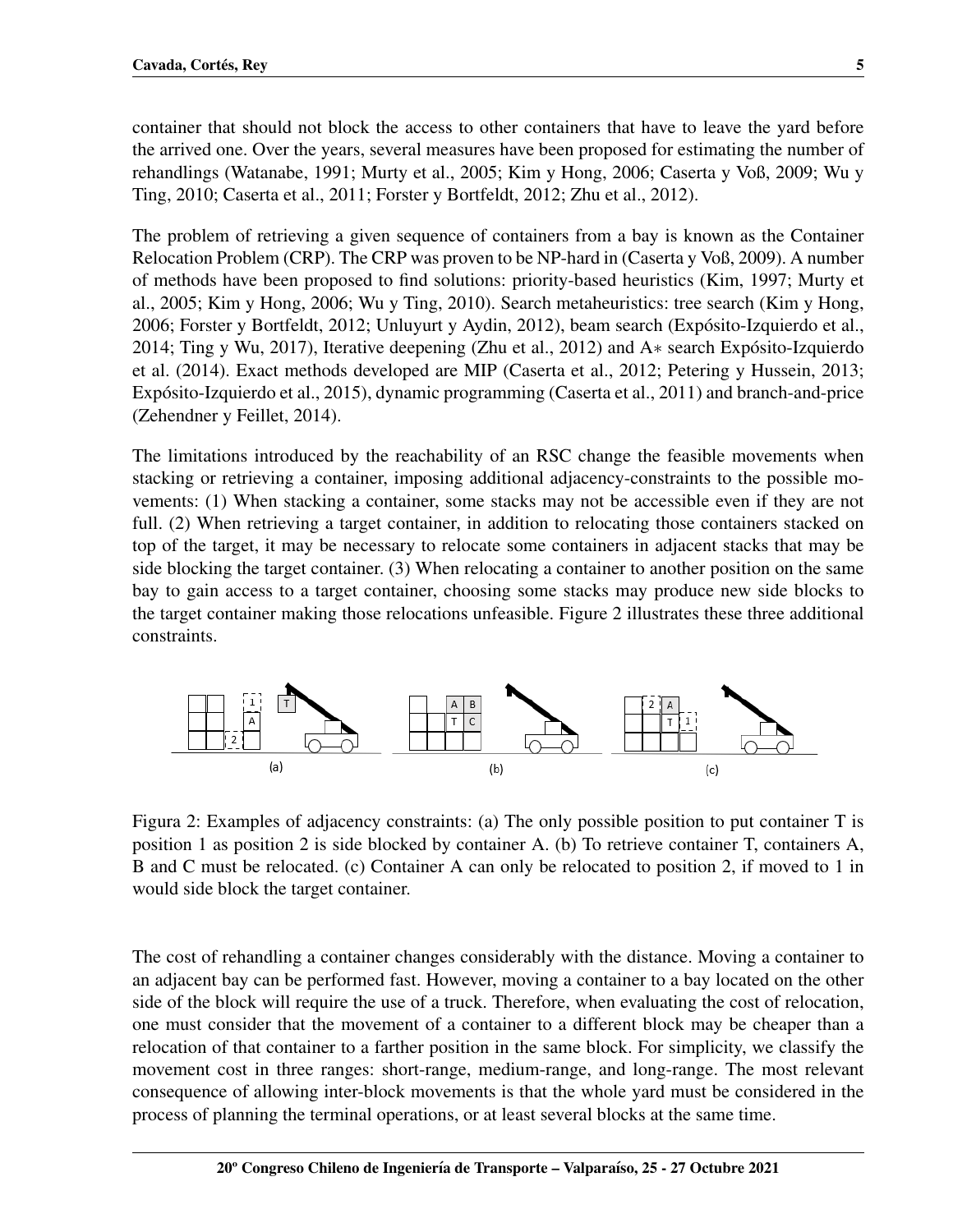## 4. THE LSCT CONTAINER OPERATIONS PROBLEM

We formalize the problem behind the dynamic day-to-day operation within an LSCT and provide the proper notation for the resulting algorithms. In these developments, we are making the following assumptions: (A1) All movements are performed by RSC, and therefore, they are all subject to side constraints. (A2) Arrival times for containers are unknown. (A3) Only once a container arrives at the terminal, its departure time and all the required services are known.

We define the LSCT Container Operations Problem as the combination of three basic operations: allocation, retrieval and relocation, and services.

Allocation of new containers When a new container arrives at the storage yard, either from the gate or from a service location, we have to find the best position in the yard to allocate that container. For doing this, we propose to search over all accessible stacks and use one of the rules explained in detail in next section ??, to find its new position in the yard.

Retrieval and relocation The process for retrieval of a target container from the storage yard is may involve rehandling operations if it is not accessible. First, we look for all containers blocking the target container and choose one that is accessible to be relocated. Then, we build the list of all accessible stacks where it can be relocated (Avoiding all the stacks that may further block the target container or another container blocking it. Then, we choose a stack from this list using any of the decision rules in from the following section ??). Finally, either select the next blocking container or proceed to retrieve the target container.

Services Note that the services in the context of the described LSCT are time-dependent processes. A service is defined by: (a) a set of participating containers, (b) the earliest and latest time when it can begin and (c) a time required to complete the service. If a service requires a single container  $(|N_e| = 1)$ , then it is called a simple service; otherwise, it is denoted a complex service. Only when all involved containers are in the service area, the proper service operation may begin. After the service is concluded, each container is allocated again in the storage yard or leaves the terminal.

### 4.1. Basic decision rules

All the described operations require a clear criterion to choose the position for a container to be located or relocated during the operation. While there are many methods to find good –even optimal– movement sequences, these methods require near-perfect information and sometimes a long computational time. Therefore, in practice, greedy policies are often used instead. In this section, we review three well-known greedy rules to determine a container's new position as found in the literature, adapted to the context of the LSCT Container Operations Problem.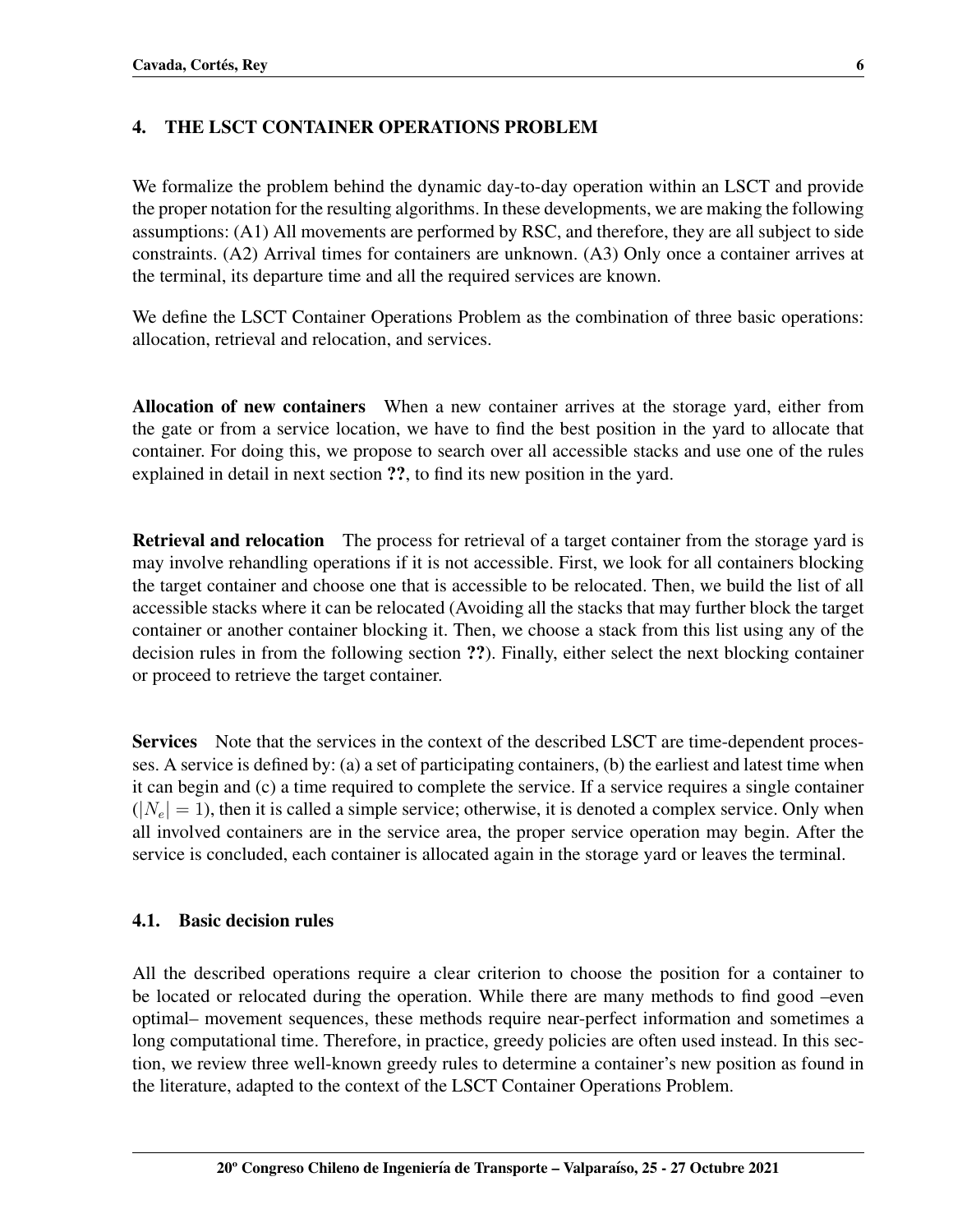Reshuffle index (RI) and Reshuffle Index with look ahead (RIL) The reshuffle index was introduced by [Murty et al.](#page-14-7) [\(2005\)](#page-14-7) and extended by [Wu y Ting](#page-14-8) [\(2010\)](#page-14-8). The reshuffle index is a simple heuristic that chooses the stack where the least number of containers will be blocked by the new one. In our context, we additionally must considerer the side blockings. We calculate the reshuffle index  $r_{si}$  of each stack s when moving container j by first counting those containers in the stack that have lower retrieval time. Then, we look at all containers that will become side-blocked and count those with a lower retrieval time. Finally, the heuristic will choose the stack with the lowest reshuffle index to move the container. If there are multiple candidates the lowest stack is chosen.

The RIL rule refined this tie-break criteria, if there are multiple candidates instead it chooses the stack where the earliest retrieval time is the highest among all blocked containers. The idea behind is that when the container needs to be relocated, more containers would have been moved and better positions may be found

Min-max heuristic (MM) This rule was first proposed by [Caserta y Voß](#page-12-7) [\(2009\)](#page-12-7). When evaluating a new position for a container you choose a stack where it does not produce any blocking. If there are multiple choices, the rule will choose the stack where the earliest retrieval time is the earliest. If a block is unavoidable, the rule chooses the stack where the earliest retrieval time is the latest instead.

## 4.2. Considerations for container positioning decision rules

Earlier in our experimental tests, we found that the implementation of the different rules for selecting new positions of containers, under highly congested scenarios, led to configurations with no accessible stacks left in the storage yard for allocating new containers, even though, some stacks were not at full capacity. This happened when the decision rule chooses a stack for a container that renders another stack inaccessible, in cases where the container allocated is not side blocking any container having an earlier retrieval time. In order to avoid these situations, we established a simple accessibility rule:



Figura 3: Examples of inaccessibility situations in container allocation-retrieval. In (a) the red containers can not be relocated to allow the container under it to be retrieved. In (b) the red containers can not be allocated even thought there is space available in the second row.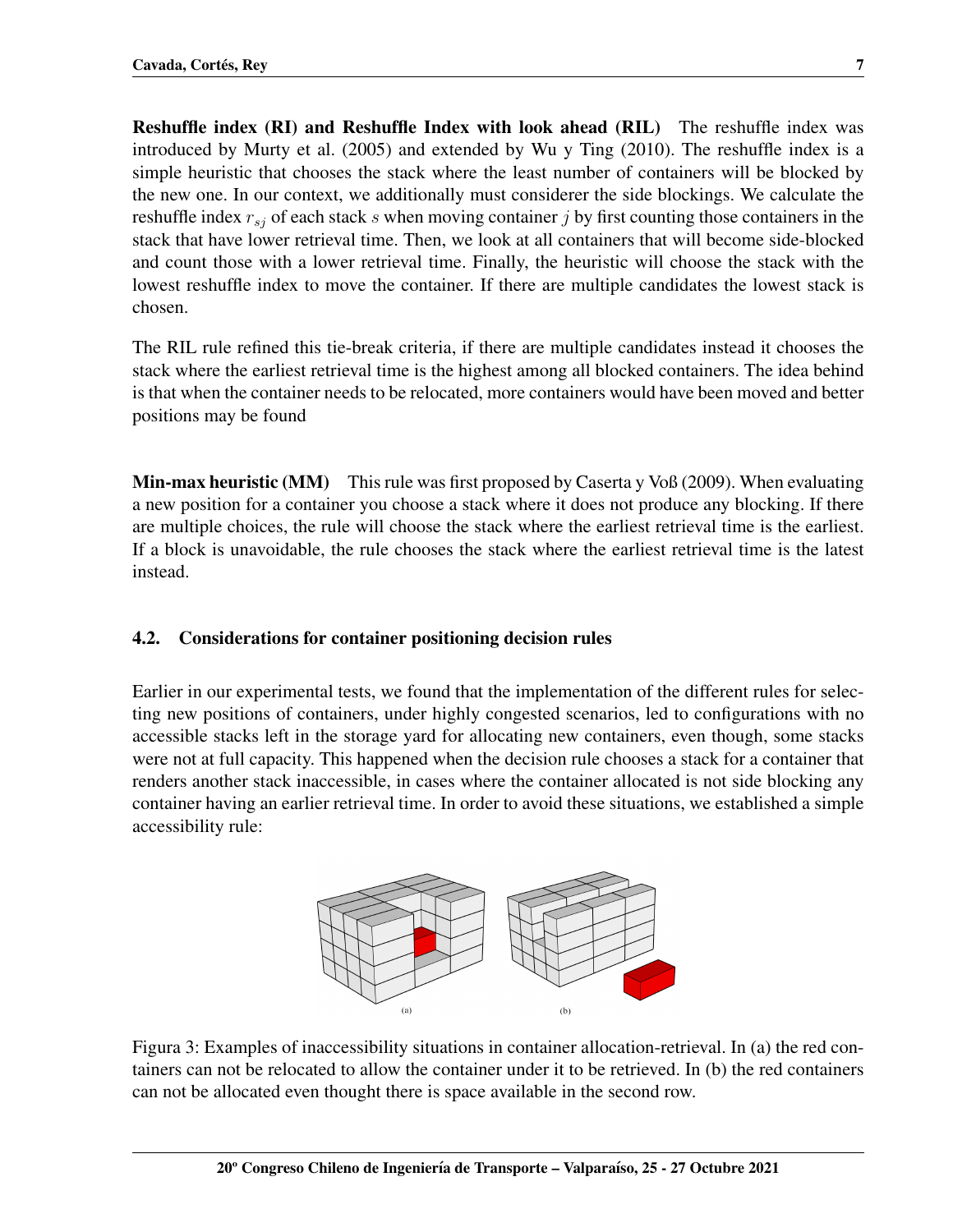Accesibility rule. *A container cannot be placed in a stack if it would make another non-full stack inaccessible unless there is no other possible location.*

Another issue is avoiding additional blocks when relocating side blocking containers of a target container. Assume we need to retrieve a container, that is not immediately accessible because it is side blocked. When relocating this container, we will choose among the accessible stacks in the yard excluding those positions where would side block the target container or any other container blocking it. To take this into account, we define the following rule.

Non-blocking rule. *When relocating a container that blocks the target container, the new position should not block the target container or any other container blocking the target container.*

## 4.2.1. Incorporating hauling cost

The latter rules consider only the number of future relocations. In the context of an LSCT, where movements options inside a single container block are more limited and instead is often necessary to haul containers from one block to another it is important to incorporate the hauling cost into the decision process. We present two strategies to incorporate this hauling cost into the latter decision rules.

Combined weighted cost ("-C") The first strategy is to consider the weighted cost of the haul plus the expected cost of future relocations. The total cost of relocating a container  $c$  from stack  $s$ to  $s'$  is calculated as follows:

$$
PC_{ss'}^c = \alpha D_{ss'}^c + (1 - \alpha) E_{s'}^c
$$

where  $D_{ss}^c$  is the cost of hauling the container from the stack s to s' and  $E_{s'}^c$  will be the expected number of future relocations if container c is relocated to stack s'. Parameter  $\alpha$  will weight both terms according to the specifics of each terminal. Decision rules using this strategy will use the value of  $PC_{ss}^{c}$  instead of the expected number of reshuffles  $r_{sc}$ . Hereinafter, these rules are identified by the "-C" suffix in their notation.

**Staggered tiers cost ("-S")** In this strategy, we define N cost tiers, sorted by cost with  $n = 1$ being the cheapest and  $n = N$  the most expensive. Then for each stack s, we classify all other stacks in one of these tiers. Let  $T_s^n$  be the set of stacks in the *n*-th cost tier for stack s. When looking for a container's destination we first look only at those accessible stacks in the first (cheapest) tier, if there are no accessible stacks in the first tier, then we check those in the second tier. This process continues until a suitable stack is located. In our experiments, this strategy is identified with the "-S" suffix.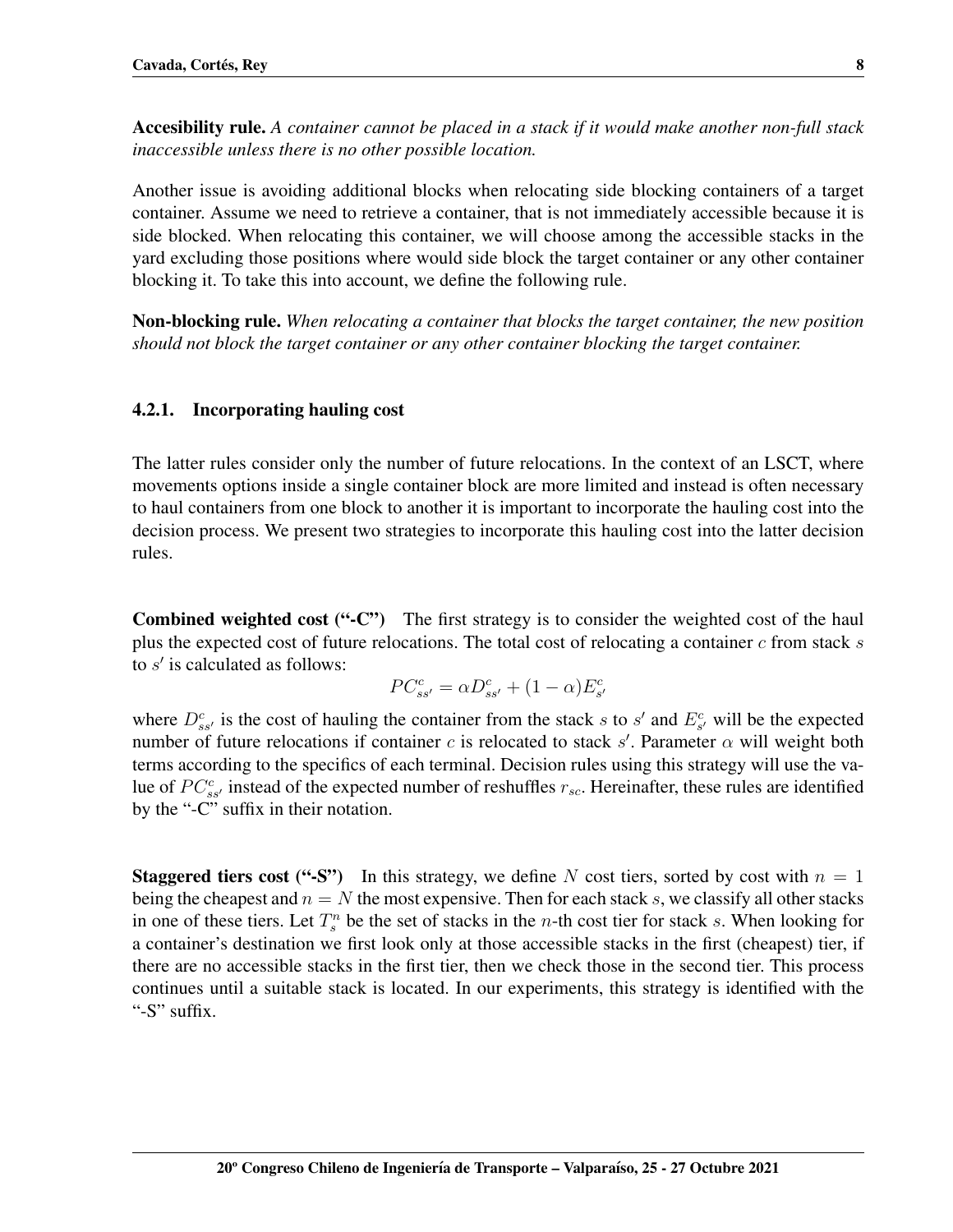### 5. IMPLEMENTATION AND RESULTS

In the present section, we present our findings and interesting analysis when applying our proposed rules over a simulation platform of an LSCT. This section aims to build a simulation tool designed to evaluate the performance of the previous rules in the context of an LSCT. First, we present the structure of the simulation. Next, we succinctly describe the case study, to finish this section with the development of experiment and posterior analysis and insights obtained from the simulation results.

### 5.1. LSCT Simulation tool

A discrete event simulator was built to simulate the LSCT operation. This system simulates the three main areas of the terminal: Gate, Container yard and Service Area. The simulator includes all the main operations between these areas and their associated resources. The use of internal and external trucks is not explicitly included. The simulator was build using the Python language and the Simpy library<sup>[1](#page-8-0)</sup>. A general description of the simulator is as follows:

*Entities:* The simulator sole entity is the container. Each container is characterized by a retrieval time, a date, and a service time. Containers arrive at the terminal using a non-homogeneous Poisson process that varies with the time of day.

*Resources:* There are three resources modeled in the system: *Cranes, Service Slots* and *Corridors*. The most important resource is the cranes that are required to perform all the movements in the yard. Service slots represent the number of containers that can be simultaneously allocated in the service area. A Corridor is a lane between two blocks; then, to simulate a safety measure used by terminal managers is the following: "it is forbidden to have two cranes operating in the same corridor at the same time." Wherever a crane resource is seized, the simulator must also seize all corridors involved in the operation. All resources are assigned using a first-come-first-serve rule.

*Main Processes:* Three main processes are modeled: *Arrivals, Retrievals, Services* and correspond to the basic operations defined in section ??.

### 5.2. Description of case study

We built a test yard using realistic data obtained from an LSCT located near Santiago, Chile. The data set contained two years of container movements in the terminal (arrivals, relocations, services, and retrievals), with a total of over 200,000 containers tagged in the whole period. We used this data to adjust probability distributions to container arrival and leaving times, as well as probability and time of service. Our study scenario consists of a container yard made by 4 blocks of  $4 \times 4 \times 12$ . In this scenario, all movements are performed by a single crane and the service area has the capacity for at most four containers simultaneously.

<span id="page-8-0"></span><sup>1</sup><https://simpy.readthedocs.io>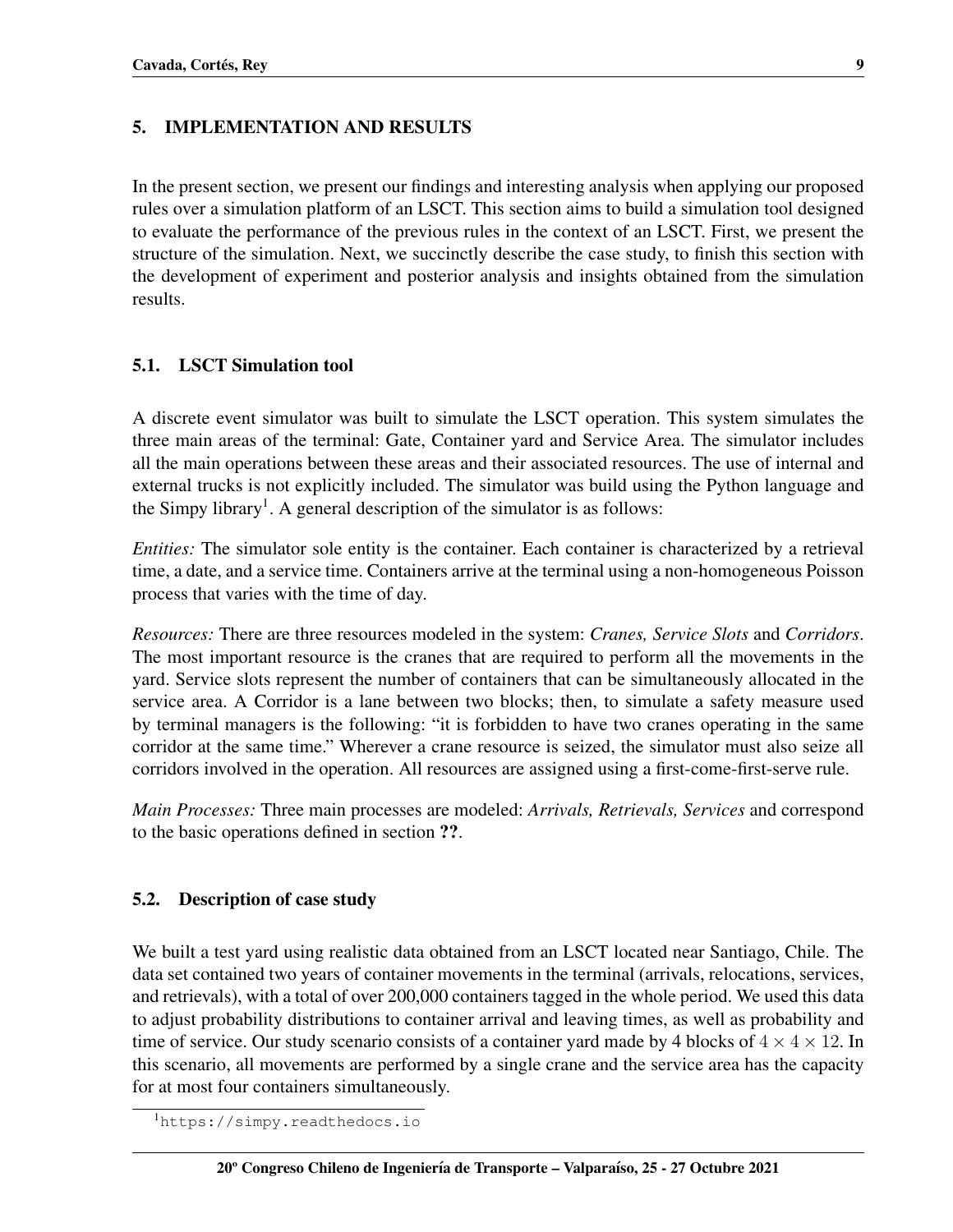Containers arrive at the yard following a non-homogenous Poisson distribution, where the arrival rate varies through the day in three periods: morning, midday, and afternoon, being the highest, early in the morning. For the base scenario, the average time between arrivals are 3.6/7.0/8.9 minutes for the three periods, respectively. Finally, to find the exact time of retrieval for a container, we adjusted an empirical distribution with two peaks around midday and the end of the day.

In the case of services, we have included only single-container services in our analysis. From historical data, we have estimated that each container has a 0.2 probability of having a service. The specific service time is distributed as follows: 0.4 chance of being in the first week since arrival, 0.3 chance of being on the same day that its pick-up and 0.3 is occurring at any other time. Within these time windows, the service's specific day is chosen uniformly, all services starting at the beginning of the day.

Each simulation day starts at 7 a.m. Arrivals and retrievals can occur at any time until 5 p.m. After this moment, no new orders are received but any pending operation must still be completed on the same day considering overtime.

As a modeling horizon, we choose to simulate 180 days, starting with an empty container yard. The warm-up time before reporting solutions is 90 days. This allows the yard to reach a stable occupancy level. It is expected that the performance of different sorting strategies will be affected by different congestion levels. We present results for tree congestion scenarios, low congestion (0.6 average occupancy), normal congestion (0.77 avg. occupancy) and high congestion (0.85 avg. occupancy).

Regarding cost parameters, we normalized the relocation cost to the values 1/3/5 for close-, mediumand long-range relocations. The transportation cost for new containers coming to the yard was set to zero to avoid introducing any particular block or position bias. The same was conducted in the case of containers moving from the service and into the service area. For the tiered cost strategies, we used the same 3-tier cost structure. Using experimental data, we found that the number of expected future relocations for a container after the first one was very close to zero, making the transportation cost the main driver of the combined cost strategies.

# 5.3. Results

We present a comparison in performance of the following combination of rules and cost strategies presented previously: RI, RIL, MM, RI-C, RIL-C, RI-S, RIL-S and MM-S. Note that we did not include an MM-C variant because, considering how the MM rule chooses a new position together with the normalization of the cost mentioned earlier, the use of either tiered cost or combined cost will lead to the same solutions. Each scenario simulation was run with 100 replications.

In figure [4](#page-10-0) we present a comparison of the number of relocations for each rule and congestion level, showing the mean value as well as the confidence intervals for a 95 % confidence level. The most important result is that the Min-Max rules greatly outperform the other rules regarding the number of relocations at all congestion levels. Under a low congestion scenario, the MM and MM-S rules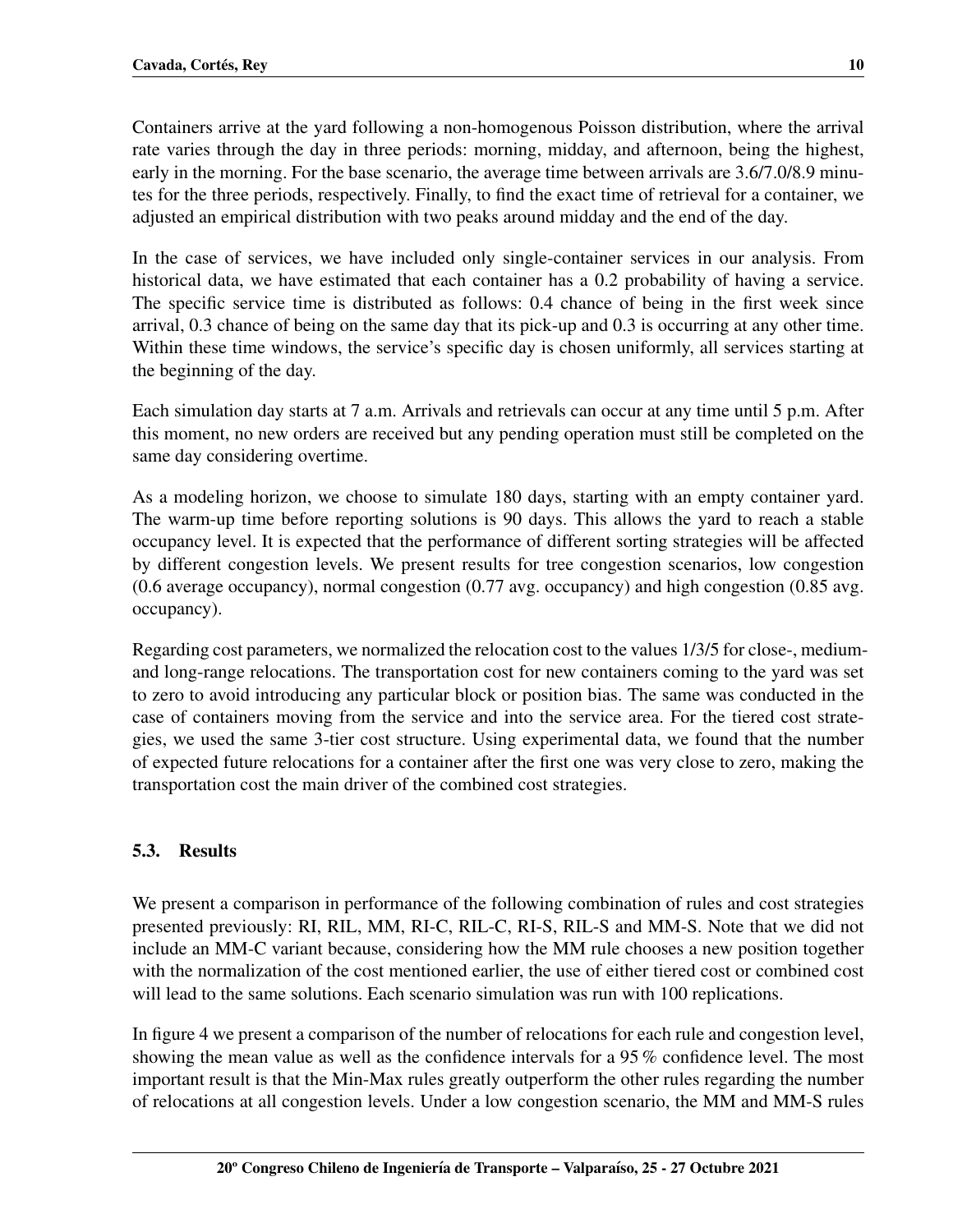eliminate the need for relocations. The RIL-C and RIL-S have very similar performances, being the RI rules the ones that perform worse in all scenarios. As we increase the congestion level, the difference between different rules decreases, mainly in the MM and RIL families' cases. Overall, the MM rule has been well documented in the literature as being the best in performance; it is interesting to observe that even with the additional constraints related to the LSCT, it still performs extremely well.



<span id="page-10-0"></span>Figura 4: Number of relocations for each proposed rule for three congestion levels.

The inclusion of cost into the decision process will naturally increase the number of relocations, this holds true for all cases with the more restricted tiered strategy leading to the highest number of relocations. Full results are presented in table [1.](#page-11-0)

In figure [5](#page-11-1) below, we show the total relocation cost on average, for each rule (top graph in the figure), as well as the total number of relocations split by distance (bottom graph in the figure), presenting only the results for the medium congestion scenario. We observe that one more time, the MM rules are the ones performing the best because the number of relocations for such rules is the minimum, although the incorporation of a cost strategy reduces the total cost in half. The reason is that the pure MM rule will choose the best position for a new container without considering the cost effect, leading to more long-range relocations, while the MM-S, which chooses close-range relocations if possible, leads to more but much cheaper relocations.

We observe a similar pattern in the results with the other two rule families, in which the introduction of a simple cost strategy greatly reduces the total cost of the operation. A final consideration regarding cost, in the context of our case study, is that the results achieved by the combined and tiered cost strategies are very similar, with the tiered strategy being more restricted but easier to be implemented; it is, in fact, a very promising rule to use in a real-world application.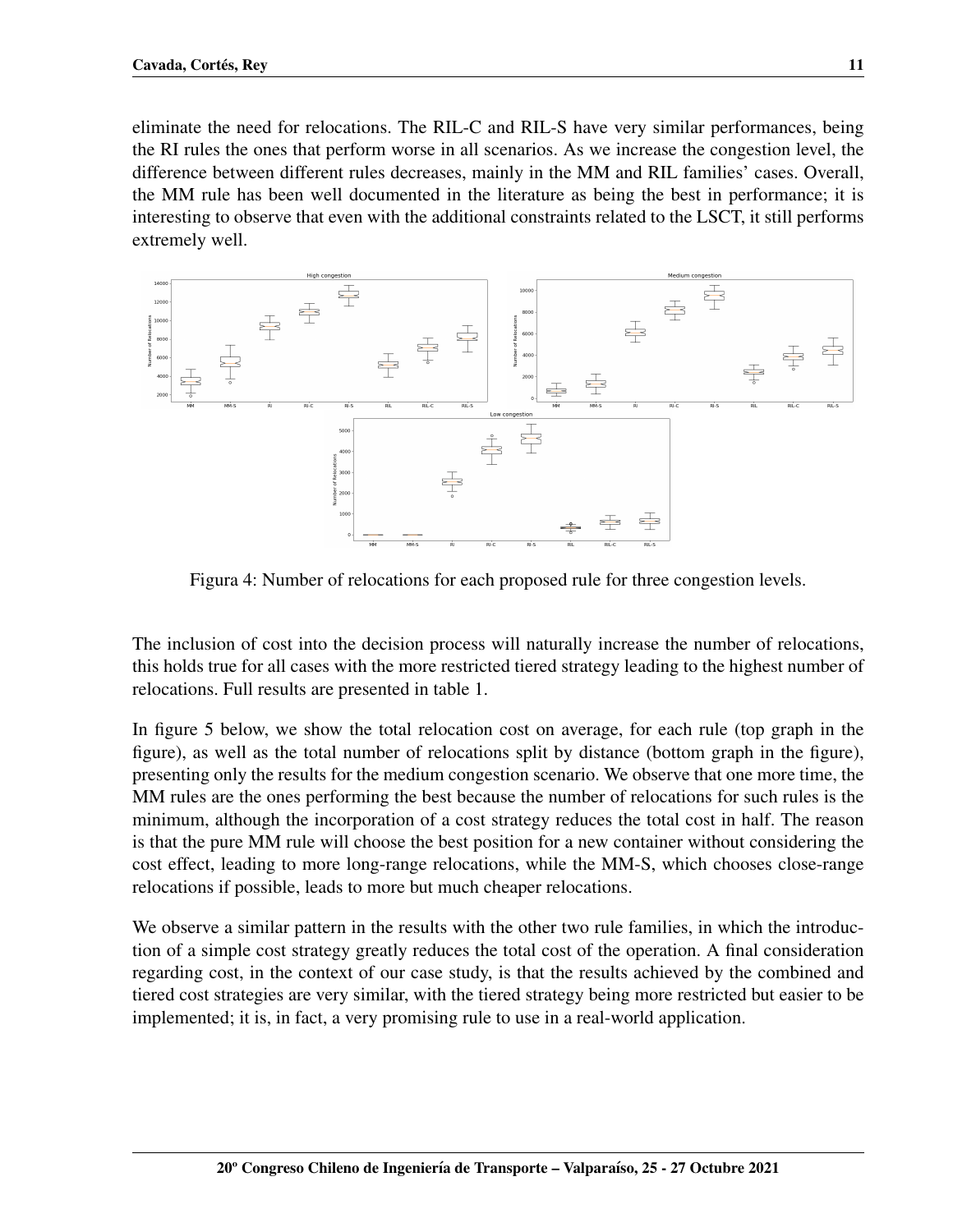| Congestion<br>Scenario ( $\rho$ ) | Rule   | Average<br>relocations | <b>STD</b>     | Conf. Interval<br>$(5\%)$ |                | Mean/<br>Arrivals | Mean/<br>Retrievals | Avg.<br>Close reloc. | Avg<br>Medium reloc. | Avg.<br>Long reloc. |
|-----------------------------------|--------|------------------------|----------------|---------------------------|----------------|-------------------|---------------------|----------------------|----------------------|---------------------|
| Medium                            | MM     | 699.1                  | 262            | $646.8$ ,                 | 751.3          | 0.12              | 0.12                | 14.1                 | 44.9                 | 640.1               |
| (0.77)                            | $MM-S$ | 1328.8                 | 408.8          | 1247.2,                   | $1410.3$ ]     | 0.24              | 0.24                | 1047.1               | 263.2                | 18.4                |
|                                   | RI     | 6118.8                 | 407.6          | $6037.5$ .                | 6200.11        | 1.08              | 1.08                | 122.9                | 401.3                | 5594.6              |
|                                   | $RI-C$ | 8186.2                 | 406            | $8105.2$ ,                | 8267.21        | 1.45              | 1.45                | 4611.6               | 3226.3               | 348.4               |
|                                   | $RI-S$ | 9521.6                 | 479.7          | 9425.9,                   | 9617.21        | 1.69              | 1.69                | 7025.6               | 2361.8               | 134.2               |
|                                   | RIL    | 2426.1                 | 327.3          | $2360.8$ ,                | 2491.41        | 0.43              | 0.43                | 42.3                 | 136.8                | 2247                |
|                                   | RIL-C  | 3853.1                 | 433.6          | 3766.6,                   | 3939.51        | 0.68              | 0.68                | 2294.2               | 1411.5               | 147.3               |
|                                   | RIL-S  | 4425.4                 | 531            | 4319.5,                   | 4531.3         | 0.78              | 0.78                | 3357.4               | 984.6                | 83.4                |
| High                              | MM     | 3416.9                 | 637.9          | 3289.6,                   | 3544.1]        | 0.55              | 0.55                | 65.9                 | 222.2                | 3128.8              |
| (0.85)                            | $MM-S$ | 5437                   | 904.5          | 5256.6,                   | 5617.31        | 0.87              | 0.87                | 3043.9               | 2038.8               | 354.2               |
|                                   | RI     | 9360.9                 | 546.8          | 9251.8,                   | 9469.91        | 1.50              | 1.50                | 187.2                | 610.6                | 8563.1              |
|                                   | $RI-C$ | 10872.8                | 470            | 10779.                    | 10966.51       | 1.74              | 1.74                | 4623                 | 4882.4               | 1367.4              |
|                                   | $RI-S$ | 12757.1                | 513.8          | $12654.7$ .               | 12859.61       | 2.04              | 2.04                | 6689.8               | 5264.3               | 803                 |
|                                   | RIL    | 5183.3                 | 559.3          | $5071.7$ ,                | 5294.81        | 0.83              | 0.83                | 96.2                 | 314.6                | 4772.4              |
|                                   | RIL-C  | 7022.1                 | 566.6          | $6909.1$ ,                | 7135.11        | 1.12              | 1.12                | 3093.5               | 3118.2               | 810.4               |
|                                   | RIL-S  | 8153.1                 | 683.5          | $8016.8$ ,                | 8289.41        | 1.30              | 1.31                | 4470.1               | 3117.6               | 565.4               |
| Low                               | MM     | $\mathbf{0}$           | $\overline{0}$ | 0,                        | 0 <sup>1</sup> | 0.00              | 0.00                | $\mathbf{0}$         | $\overline{0}$       | $\mathbf{0}$        |
| (0.61)                            | $MM-S$ | $\mathbf{0}$           | $\overline{0}$ | 0,                        | 0 <sub>1</sub> | 0.00              | 0.00                | $\mathbf{0}$         | $\mathbf{0}$         | $\overline{0}$      |
|                                   | RI     | 2545.2                 | 211.7          | $2502.9$ ,                | 2587.41        | 0.56              | 0.56                | 51.6                 | 165.7                | 2327.9              |
|                                   | $RI-C$ | 4064.6                 | 272.4          | $4010.3$ ,                | 4118.91        | 0.90              | 0.90                | 3003.3               | 1034.9               | 26.4                |
|                                   | $RI-S$ | 4621.7                 | 307.3          | 4560.4,                   | 4683]          | 1.02              | 1.02                | 4242.9               | 372.4                | 6.4                 |
|                                   | RIL    | 339                    | 73.7           | $324.3$ ,                 | 353.7 1        | 0.07              | 0.07                | 5                    | 16.8                 | 317.2               |
|                                   | RIL-C  | 606.8                  | 136.1          | 579.7,                    | 634 1          | 0.13              | 0.13                | 488.9                | 114.5                | 3.5                 |
|                                   | RIL-S  | 664.7                  | 160.5          | $632.7$ ,                 | 696.71         | 0.15              | 0.15                | 616                  | 47.2                 | 1.5                 |

<span id="page-11-0"></span>Tabla 1: Detailed results of simulations for the different rules and cost strategies



<span id="page-11-1"></span>Figura 5: Total relocation cost and number of relocations by distance for each rule and strategy (medium congestion scenario).

# 6. COMMENTS AND CONCLUSIONS

In this work, we study a class of the dynamic container allocation-and-relocation problem. This problem is similar to the well-studied container allocation problem and involves both arrivals and departures instead of only arrivals of containers to the terminal.

We have applied the logic of three known greedy decision rules for allocating and relocating containers to the logic of an LSCT and evaluated their performances using a discrete-event simulator. We have found that the min-max rule greatly outperforms the other tested rules at each congestion level. Furthermore, we have extended these basic rules with two simple strategies to consider the cost of moving relocating containers: a combined-cost one and a tiered-cost one. With the help of simulation, we have found that using any of these cost-aware rules while increasing the expected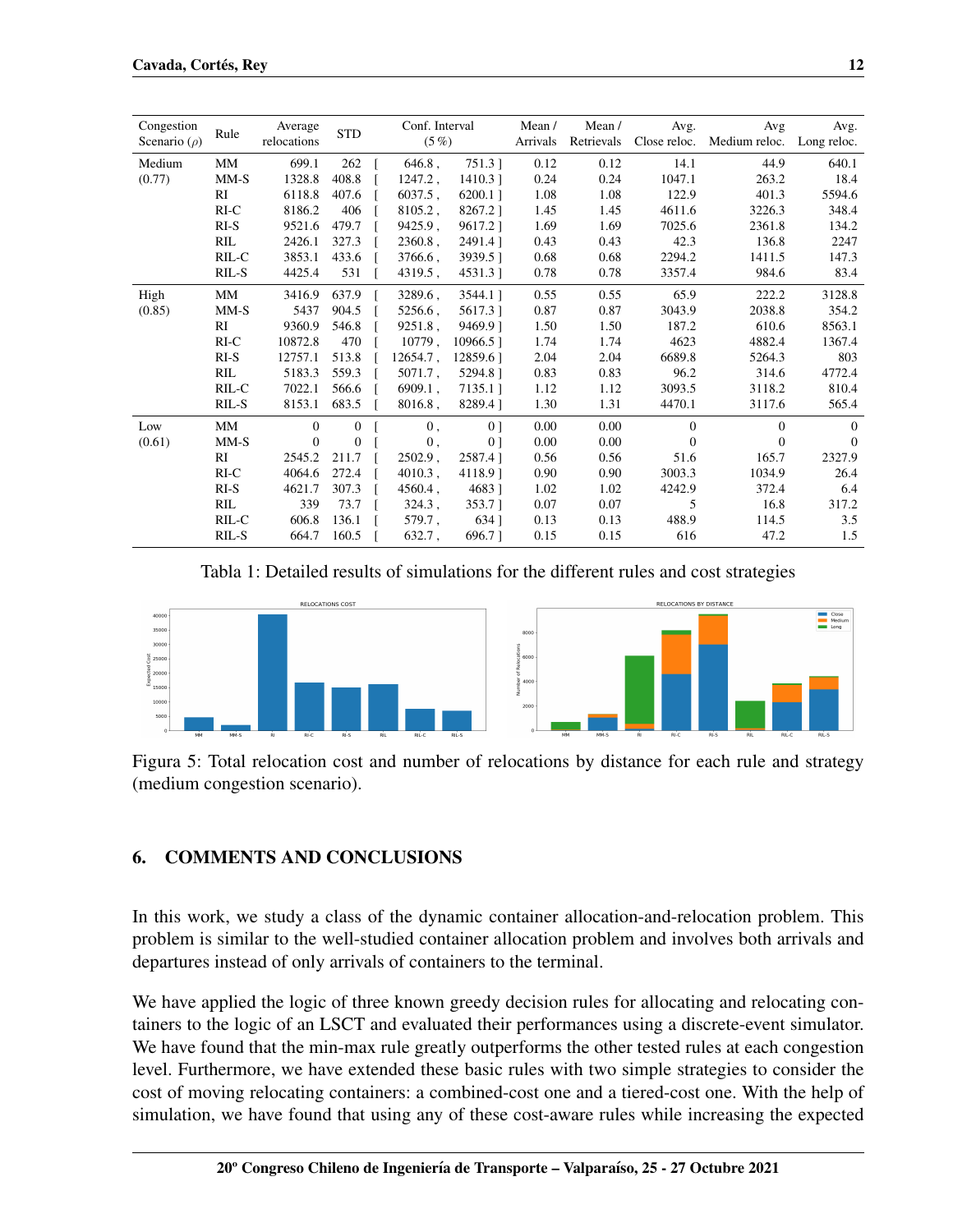number of relocations reduces the total expected cost significantly.

### Acknowledgements

The authors want to acknowledge the support of project ANID/FONDECYT/REGULAR 1191200 and the Complex Engineering Systems Institute ANID PIA/APOYO AFB180003. Juan Pablo Cavada would like to thank the support of ANID BECA DOCTORADO NACIONAL 21171505.

### REFERENCIAS

- <span id="page-12-4"></span>Akyüz, M. H., y Lee, C.  $(2014)$ . A mathematical formulation and efficient heuristics for the dynamic container relocation problem. Naval Research Logistics (NRL), 61 (2), 101–118. doi: 10.1002/nav.21569
- <span id="page-12-0"></span>Borgman, B., Asperen, E. v., y Dekker, R. (2010). Online rules for container stacking. OR Spectrum, 32 (3), 687–716. doi: 10.1007/s00291-010-0205-4
- <span id="page-12-6"></span>Carlo, H. J., Vis, I. F., y Roodbergen, K. J. (2014). Storage yard operations in container terminals: Literature overview, trends, and research directions. European Journal of Operational Research, 235 (2), 412–430. doi: 10.1016/j.ejor.2013.10.054
- <span id="page-12-5"></span>Caserta, M., Schwarze, S., y Voß, S. (2011). Handbook of Terminal Planning. Operations Research/Computer Science Interfaces Series, 247–269. doi: 10.1007/978-1-4419-8408-1\ 13
- <span id="page-12-2"></span>Caserta, M., Schwarze, S., y Voß, S. (2012). A mathematical formulation and complexity considerations for the blocks relocation problem. **European Journal of Operational Research**, 219(1), 96–104. Descargado de <http://dx.doi.org/10.1016/j.ejor.2011.12.039> doi: 10.1016/j.ejor.2011.12.039
- <span id="page-12-7"></span>Caserta, M., y Voß, S. (2009). A Corridor Method-Based Algorithm for the Pre-marshalling Problem. En Applications of evolutionary computing (pp. 788—797). Berlin, Heidelberg: Springer Berlin Heidelberg. Descargado de [http://link.springer.com/10.1007/](http://link.springer.com/10.1007/978-3-642-01129-089) [978-3-642-01129-089](http://link.springer.com/10.1007/978-3-642-01129-089) doi: 10.1007/978-3-642-01129-0
- <span id="page-12-1"></span>Casey, B., y Kozan, E. (2012). Optimising container storage processes at multimodal terminals. Journal of the Operational Research Society, 63 (8), 1126–1142. doi: 10.1057/jors.2011.113
- <span id="page-12-8"></span>Expósito-Izquierdo, C., Melián-Batista, B., y Moreno-Vega, J. M. (2014). A domain-specific knowledge-based heuristic for the Blocks Relocation Problem. Advanced Engineering Infor**matics**, 28 (4), 327–343. Descargado de [http://dx.doi.org/10.1016/j.cie.2014](http://dx.doi.org/10.1016/j.cie.2014.06.010) [.06.010](http://dx.doi.org/10.1016/j.cie.2014.06.010) doi: 10.1016/j.aei.2014.03.003
- <span id="page-12-3"></span>Expósito-Izquierdo, C., Melián-Batista, B., y Moreno-Vega, J. M. (2015). An exact approach for the Blocks Relocation Problem. Expert Systems with Applications, 42 (17-18), 6408–6422. doi: 10.1016/j.eswa.2015.04.021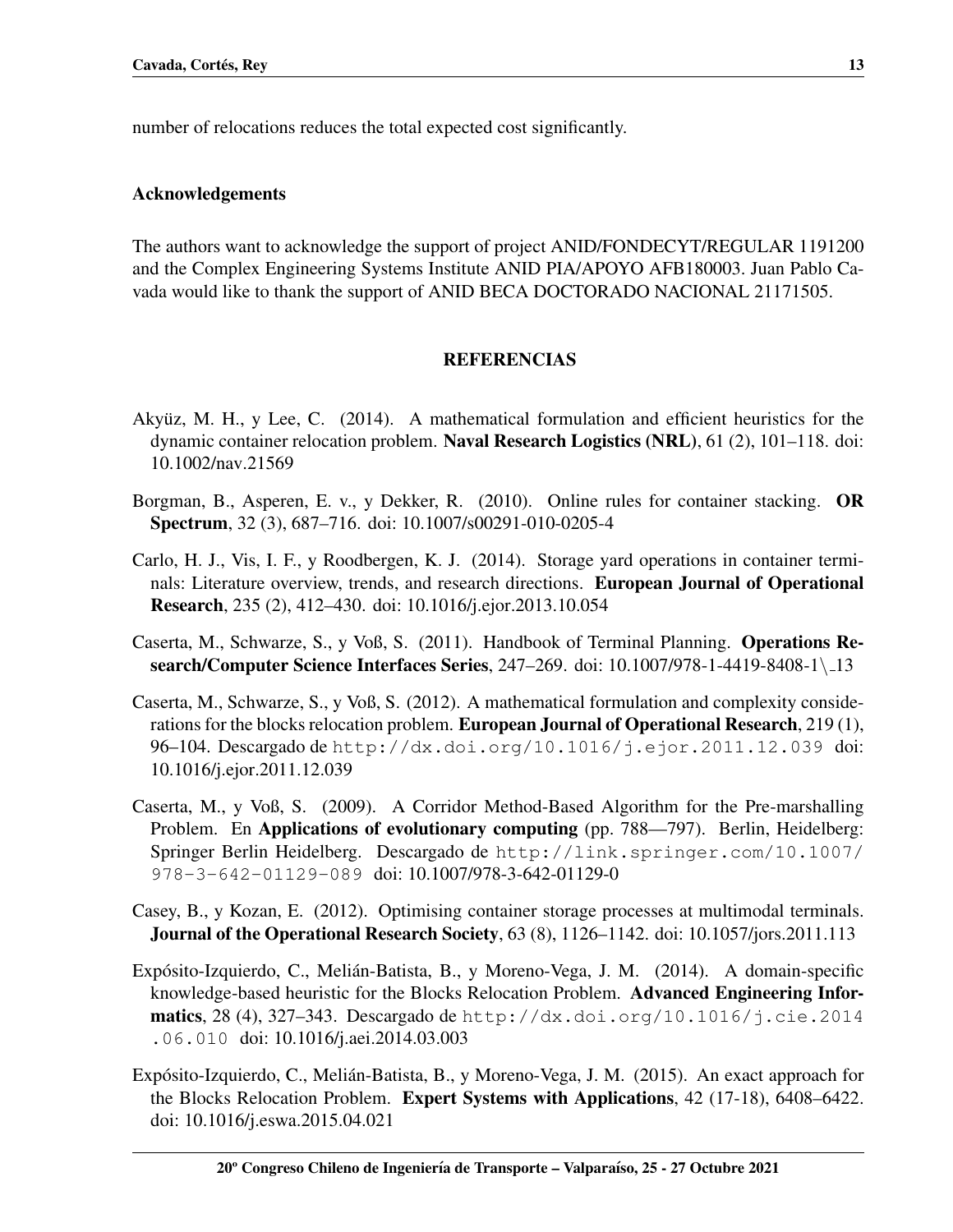- <span id="page-13-10"></span>Forster, F., y Bortfeldt, A. (2012). A tree search procedure for the container relocation problem. Computers & Operations Research, 39 (2), 299–309. Descargado de [http://](http://dx.doi.org/10.1016/j.cor.2011.04.004) [dx.doi.org/10.1016/j.cor.2011.04.004](http://dx.doi.org/10.1016/j.cor.2011.04.004) doi: 10.1016/j.cor.2011.04.004
- <span id="page-13-5"></span>Güven, C., y Eliiyi, D. T. (2014). Trip Allocation and Stacking Policies at a Container Terminal. En **Transportation research procedia** (Vol. 3, pp. 565–573). Descargado de [http://](http://linkinghub.elsevier.com/retrieve/pii/S2352146514001987) [linkinghub.elsevier.com/retrieve/pii/S2352146514001987](http://linkinghub.elsevier.com/retrieve/pii/S2352146514001987) doi: 10.1016/ j.trpro.2014.10.035
- <span id="page-13-0"></span>Jang, D.-W., Kim, S. W., y Kim, K. H. (2013). The optimization of mixed block stacking requiring relocations. International Journal of Production Economics, 143 (2), 256–262. Descargado de <http://dx.doi.org/10.1016/j.ijpe.2012.06.033> doi: 10.1016/j.ijpe.2012 .06.033
- <span id="page-13-11"></span>Kim, K. H. (1997). Evaluation of the number of rehandles in container yards. **Computers Indus**trial Engineering, 32 (4), 701—711. doi: 10.1016/s0360-8352(97)00024-7
- <span id="page-13-9"></span>Kim, K. H., y Hong, G.-P. (2006). A heuristic rule for relocating blocks. Computers & Operations Research, 33 (4), 940–954. doi: 10.1016/j.cor.2004.08.005
- <span id="page-13-2"></span>Kim, K. H., y Kim, H. B. (1999). Segregating space allocation models for container inventories in port container terminals. International Journal of Production Economics, 59 (1-3), 415–423. doi: 10.1016/s0925-5273(98)00028-0
- <span id="page-13-3"></span>Kim, K. H., y Park, K. T. (2003). A note on a dynamic space-allocation method for outbound containers. European Journal of Operational Research, 148 (1), 92–101. doi: 10.1016/s0377 -2217(02)00333-8
- <span id="page-13-4"></span>Kim, K. H., Park, Y. M., y Ryu, K.-R. (2000). Deriving decision rules to locate export containers in container yards. European Journal of Operational Research, 124 (1), 89–101. doi: 10.1016/ s0377-2217(99)00116-2
- <span id="page-13-7"></span>Lee, B. K., y Kim, K. H. (2010). Optimizing the block size in container yards. Transportation Research Part E: Logistics and Transportation Review, 46 (1), 120–135. Descargado de <http://dx.doi.org/10.1016/j.tre.2009.07.001> doi: 10.1016/j.tre.2009.07 .001
- <span id="page-13-8"></span>Lee, B. K., y Kim, K. H. (2013). Optimizing the yard layout in container terminals. OR Spectrum, 35 (2), 363–398. doi: 10.1007/s00291-012-0298-z
- <span id="page-13-6"></span>Lehnfeld, J., y Knust, S. (2014). Loading, unloading and premarshalling of stacks in storage areas: Survey and classification. European Journal of Operational Research, 239 (2), 297–312. Descargado de <http://dx.doi.org/10.1016/j.ejor.2014.03.011> doi: 10.1016/ j.ejor.2014.03.011
- <span id="page-13-1"></span>Lin, D.-Y., y Chiang, C.-W. (2017). The Storage Space Allocation Problem at a Container Terminal. Maritime Policy & Management, 44 (6), 1–20. Descargado de [https://](https://www.tandfonline.com/doi/full/10.1080/03088839.2017.1335897) [www.tandfonline.com/doi/full/10.1080/03088839.2017.1335897](https://www.tandfonline.com/doi/full/10.1080/03088839.2017.1335897) doi: 10 .1080/03088839.2017.1335897